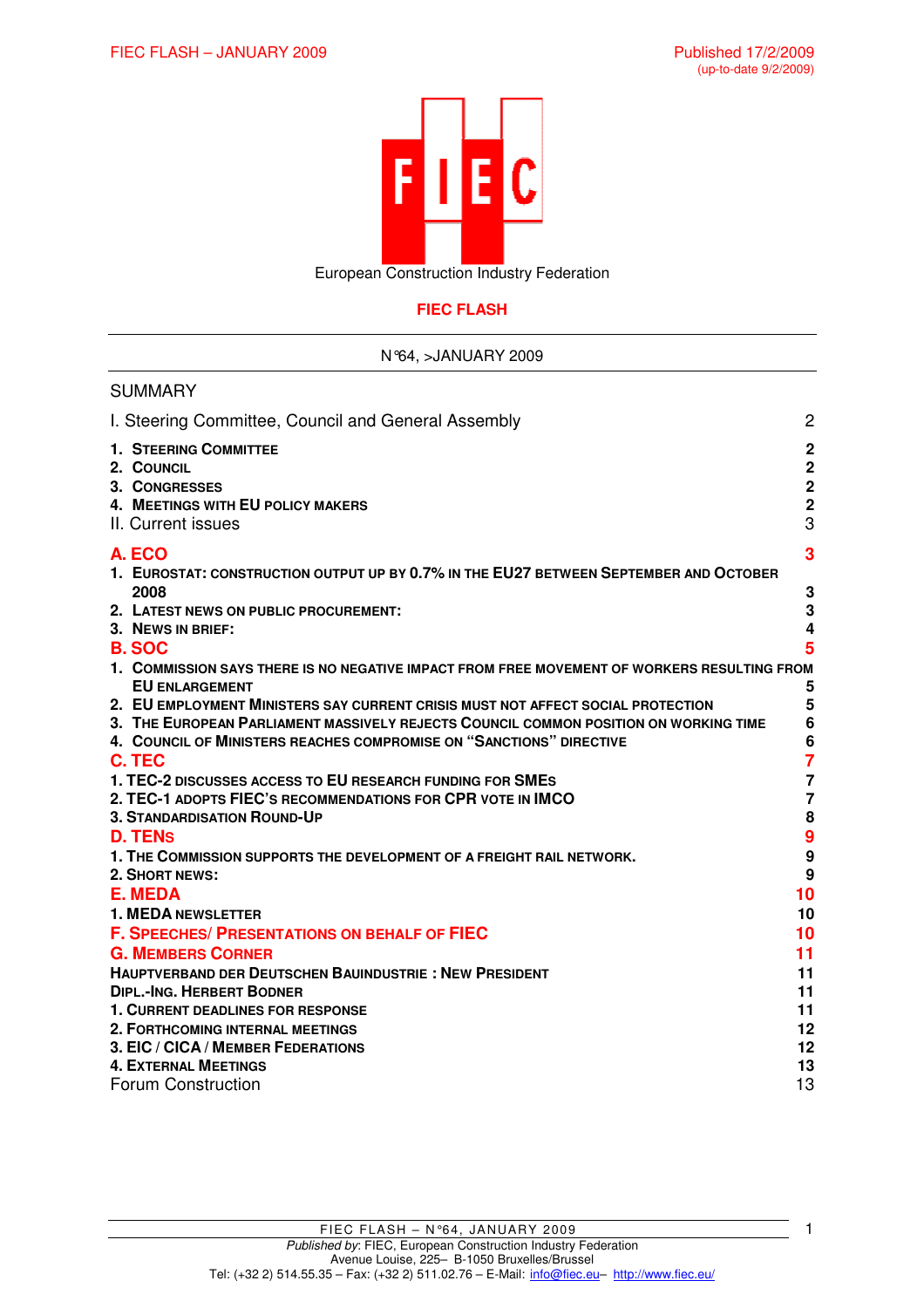# **I. Steering Committee, Council and General Assembly**

### **1. Steering Committee**

In its meeting held in Brussels on 6<sup>th</sup> February 2009, the Steering Committee addressed the following issues in addition to material issues dealt with by ECO, SOC, TEC, TEN-T, SME, MEDA, Ethics, ECF, EIC and CICA:

- decision to propose a 20% "capping" on a country's subscription to Council/ General Assembly
- discussions with NORMAPME on better collaboration will commence between the Directors
- draft schedule and conference programme of Madrid correspond to the expectations
- decision to encourage Member Federations to publish FIEC information in their own publications

#### **2. Council**

On the basis of the latest information concerning the UK-membership's situation, the Steering Committee decided NOT to hold a COUNCIL meeting in Prague on 24<sup>th</sup> April 2009.

#### **3. Congresses**

**Congress 2009**: Madrid, Spain, Thursday 18 – Saturday 20/6/2009 **Congress 2010**: Cyprus, 27 – 29/5/2010 **Congress 2011** initial discussions under way

#### **4. Meetings with EU policy makers**

No such meeting in the reporting period.

(For further information on FIEC speakers on this occasion, please refer to **item II. G.)**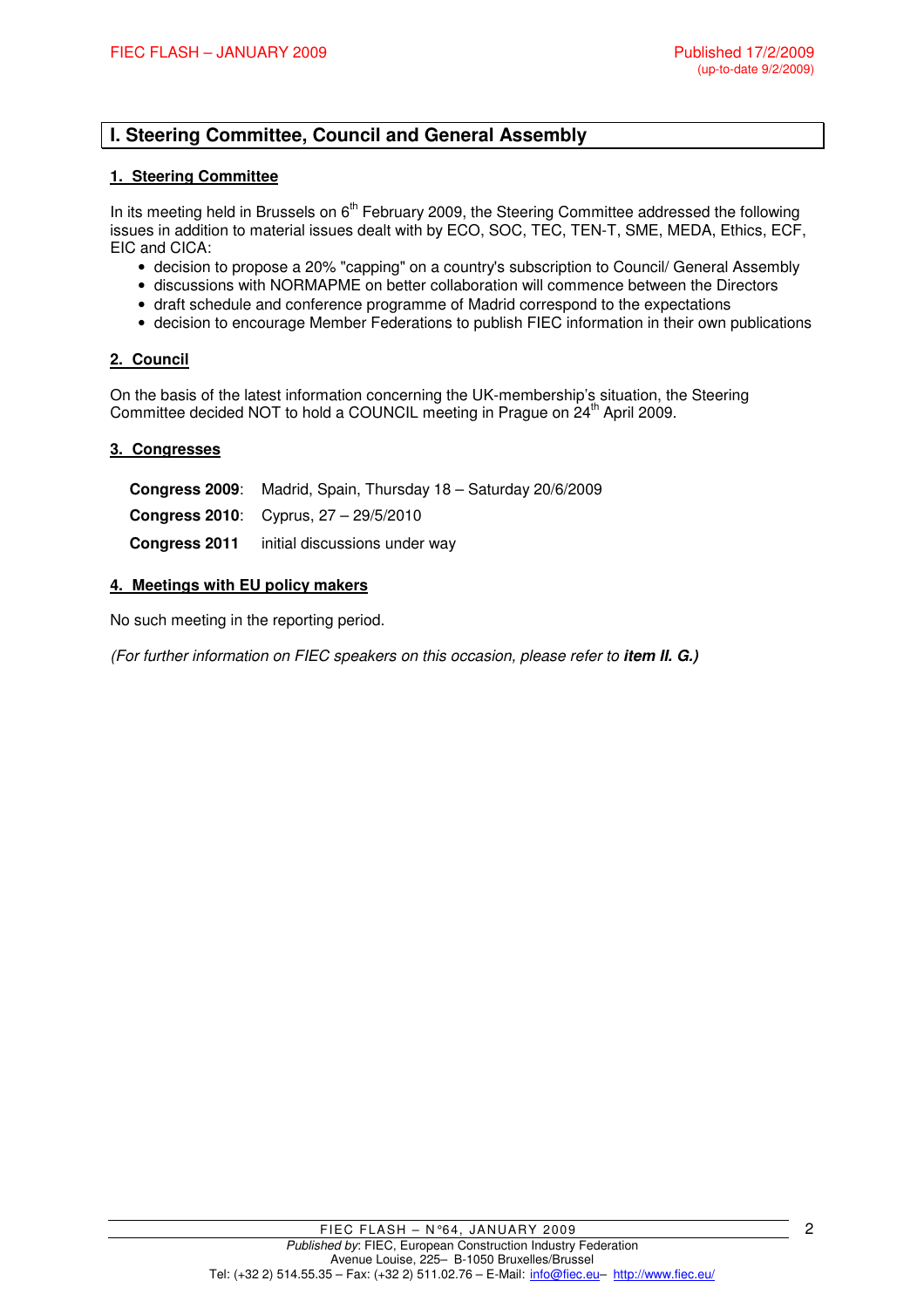## **II. Current issues**

## **A. ECO**

### **1. Eurostat: construction output up by 0.7% in the EU27 between September and October 2008**

According by estimates released by Eurostat, in the construction sector, seasonally adjusted production increased by 0.1% in the euro area (EA15) and by 0.7% in the EU27 in October 2008 compared with the previous month. In September, production fell by 0.9% and 1.6% respectively. Compared with October 2007, output in October 2008 dropped by 4.0% in the euro area and by 3.5% in the EU27.



#### **Monthly comparison**

Among the Member States for which data are available for October 2008, construction output rose in eight, fell in four and remained stable in France. The most significant increases were registered in the United Kingdom (+8.2%), Spain (+3.8%), Bulgaria (+1.8%) and Poland (+1.7%). The largest decreases were recorded in Slovakia (-4.7%), Germany (-3.0%) and the Czech Republic (-1.1%). Building construction was stable in the euro area and increased by 0.7% in the EU27, after -1.2% and - 2.1% respectively in September. Civil engineering fell by 0.2% in the euro area, but increased by 0.9% in the EU27, after -0.8% and +0.2% respectively in the previous month.

### **Annual comparison**

Among the Member States for which data are available for October 2008, construction output rose in seven and fell in six. The highest increases were recorded in Romania (+20.6%), Slovenia and Slovakia (both +15.7%) and Bulgaria (+15.0%). The largest decreases were registered in Spain (- 13.7%), the United Kingdom (-6.1%) and Germany (-3.8%).

Building construction decreased by 4.1% in the euro area and by 3.8% in the EU27, after -4.0% and - 4.2% respectively in September. Civil engineering fell by 4.1% in the euro area and by 1.9% in the EU27, after -2.8% and +1.6% respectively in the previous month.

### **2. Latest news on public procurement:**

● Last December, the European Commission updated the national lists of Contracting Authorities and Utilities (national and local administration, public services and services to the public, universities, hospitals, railway operators, etc.) that have to follow EU public procurement rules. The revision takes account of the European Union enlargement to Bulgaria and Romania. The purpose of these lists is to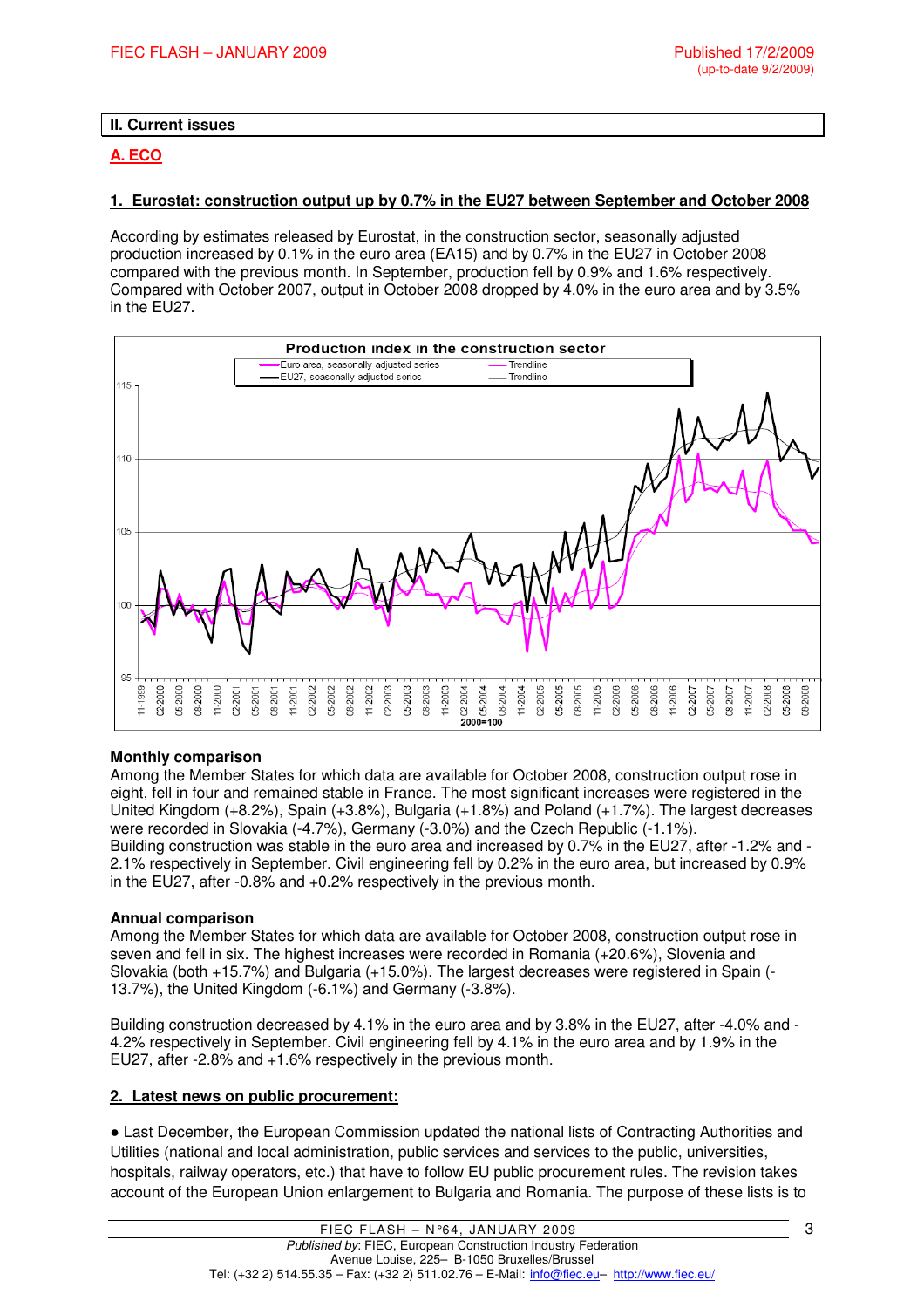improve transparency and accountability in public procurement, as well as offering more opportunity for business to participate in public contracts.

Although the definitions in the public procurement Directives themselves (2004/18/EC and 2004/17/EC) provide the exact scope, the national lists give a very good indication of all public bodies covered by these rules.

In 2006, nearly 32000 contracting authorities launched calls for tenders for markets representing around €380 billion.

 $\bullet$  In its conclusions of 12<sup>th</sup> December 2008, the European Council invited the Commission to adopt a number of measures in response to the financial crisis. One of those was to accelerate procurement procedures.

Following this invitation and taking into account that the public procurement Directive 2004/18/EC allows recourse to accelerated procedures where justified on the grounds of urgency, the Commission recognized that the exceptional nature of the current economic situation can justify the use of the accelerated procedure reducing considerably the overall time limit of the procedure from 87 to 30 days. Such presumption of urgency should apply throughout 2009 and 2010 for all major public projects. The Commission considers that speeding up procurement procedures can significantly support Member States action to support their economies through rapid execution of major public investment projects.

# **3. News in brief:**

● **Urban mobility.** As the European Commission has not been able to present, as foreseen, its Action Plan on Urban Mobility before the end of 2008, the Transport Committee of the European Parliament exceptionally decided to charge Gilles Savary (PSE - FR) to draft an initiative report – in the absence of a Commission's proposal – in order to present the views of the Parliament before the end of its mandate.

• Reduced VAT. The ECOFIN of 1<sup>st</sup> and 2<sup>nd</sup> December did not manage to reach an agreement on reduced VAT rates as the positions held by delegations have not changed since November. Around 20 Member States support reduced VAT rates when it does not have an impact on the financial market; several countries – headed by Germany – are hostile to a reduction.

As proposed by the European Commission in the Economic Recovery Plan, the European Council finally supported in its conclusions of 11<sup>th</sup> and 12<sup>th</sup> December, the possibility, for those Member States that so wish, to apply reduced VAT rates to certain sectors: the European Council has requested that the ECOFIN Council settle the issue before the European Council of March 2009.

Comment: in parallel and as requested in the Economic Recovery Plan, the European Commission is working on a proposal for a reduced VAT to be applied on "green" products and services.

• **Eurovignette.** The Transport Council of 8<sup>th</sup> and 9<sup>th</sup> December did not manage to reach an agreement on the Eurovignette proposal and the current financial crisis has made an agreement within the Council even more difficult. Many questions remain on the draft revised Directive which authorizes Member States to include in tolls paid by heavy goods vehicles an amount corresponding to the cost of local air and noise pollution, as well as congestion. The Council only adopted a report on the state of work progress. As regards the European Parliament, rapporteur Saïd El Khadraoui (PSE – BE) still hopes an agreement can be reached within the Transport Committee in January and a vote in plenary session in March.

For further information on the ECO Commission please contact Christine Le Forestier at the FIEC Secretariat (info@fiec.eu; Tel: +32 2 514 55 35).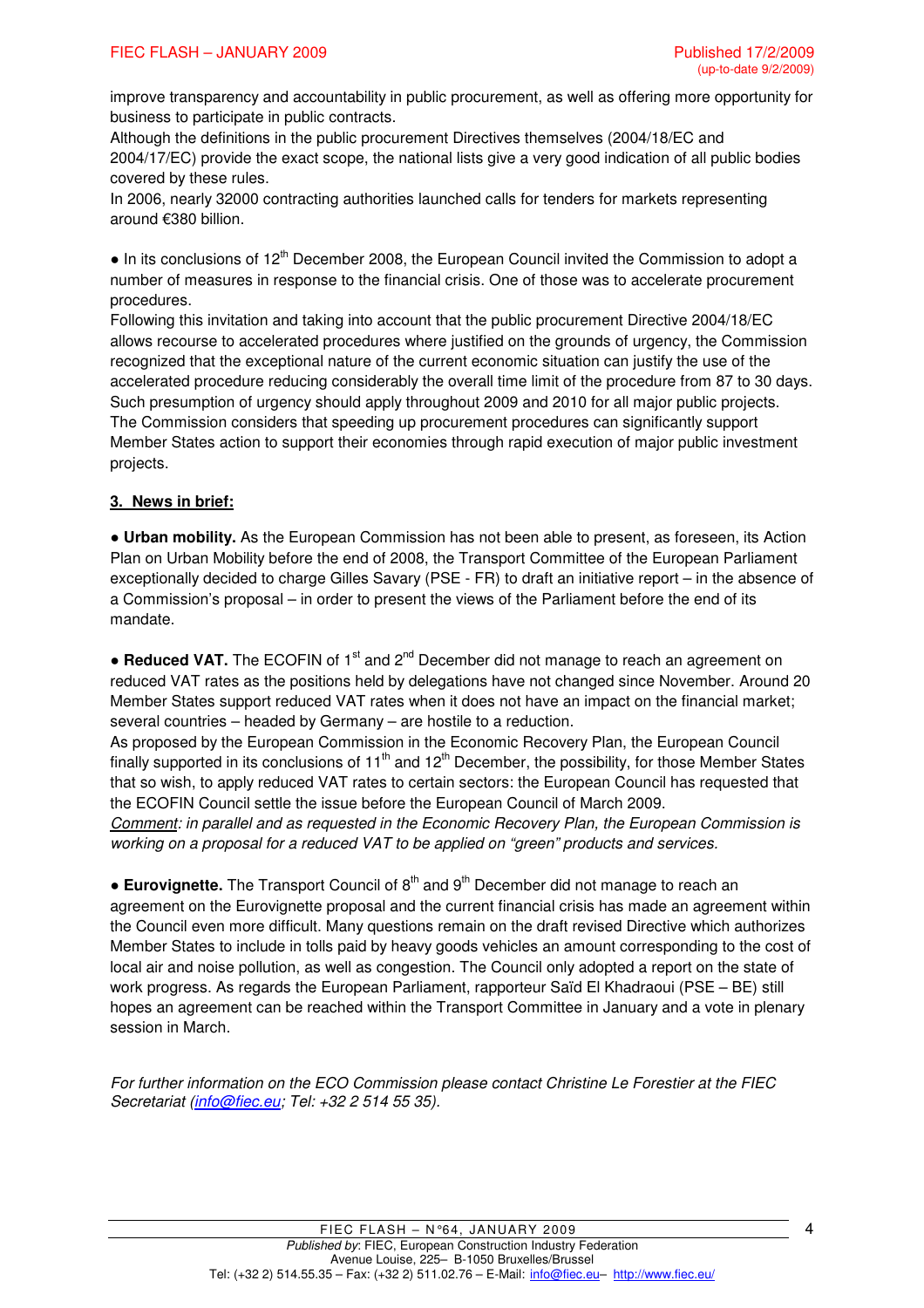# **B. SOC**

#### **1. Commission says there is no negative impact from free movement of workers resulting from EU enlargement**

The European Commission published in November 2008 a Communication presenting the impact of free movement of workers after the last enlargement of the European Union. In this Communication the Commission takes stock of the first phase of the transitional agreement with Bulgaria and Romania and the second phase with the member states of the EU8 (the 10 new EU members; less Cyprus and Malta). All the impact studies carried out by the Commission have shown that the arrival of workers from the new member states has had no adverse effect on the host countries and in particular that it has not lead to lower wages or an increase in unemployment. On the contrary, it has helped tackle labour shortages and contributed to economic growth.

The key messages of this Communication are:

- 1. free movement of workers has not led to serious disturbance of labour markets after enlargement; on this basis the Commission encourages member states to lift restrictions on the free movement of workers as quickly as possible;
- 2. the free movement of workers has contributed to economic growth by tackling labour market and skills shortages in some member states;
- 3. despite some temporary adjustment problems, free movement has not, on the whole, displaced local workers or driven wages down;
- 4. there is still much more migration from non-EU states and between old member states than from new to old member states;
- 5. in the context of the economic slowdown, mobile workers will go where there is work and usually leave again when conditions are less favourable.

According to the report, only 10 EU member states have fully opened their market. The other 15 still apply restrictions to the free movement of Bulgarian and Romanian workers. Of these states, 7 have simplified their rules, by speeding up or simplifying procedures (Austria, Belgium, Luxembourg) or allowing workers to join the labour market after tests for the granting of a work permit (Austria, France, Hungary, Germany) or removing the requirement for a work permit for certain jobs in certain sectors or under certain conditions (Denmark, Hungary, Italy).

11 of the old member states have removed all restrictions for workers from the 8 eastern European countries which joined the EU in 2004. Belgium, Germany, Austria and Denmark have eased their control and quota procedures.

The Commission report also gives more detailed information on the legal basis for transitional arrangements, takes stock of how they are being applied currently in member states, provides statistical information on the flow of workers between member states since the two recent enlargements (in 2004 and 2007), and gives an analysis of the effect of free movement of workers in economic, labour market and social terms.

In the light of this report, the Council of Ministers will consider the second phase of transitional arrangements for Bulgaria and Romania, which took effect from 1<sup>st</sup> January 2009, and will revise the transitional arrangements applied after the 2004 enlargement.

## **2. EU employment Ministers say current crisis must not affect social protection**

During a debate on the social impact of the crisis that took place in December 2008 amongst the employment and social affairs Ministers of the 27 Member States, the ministers were unanimous in pointing out that to prevent the financial crisis being transformed into a deep economic crisis, measures to promote job security did not mean ignoring social protection and protecting the most vulnerable. In this context, several delegations underlined the advantages of the "flexicurity" approach.

Ministers also appealed for measures to foster social cohesion. Most delegations supported the strengthening of the open method of coordination for protection and social inclusion. Several delegations considered that short and long term measures should be combined and underlined the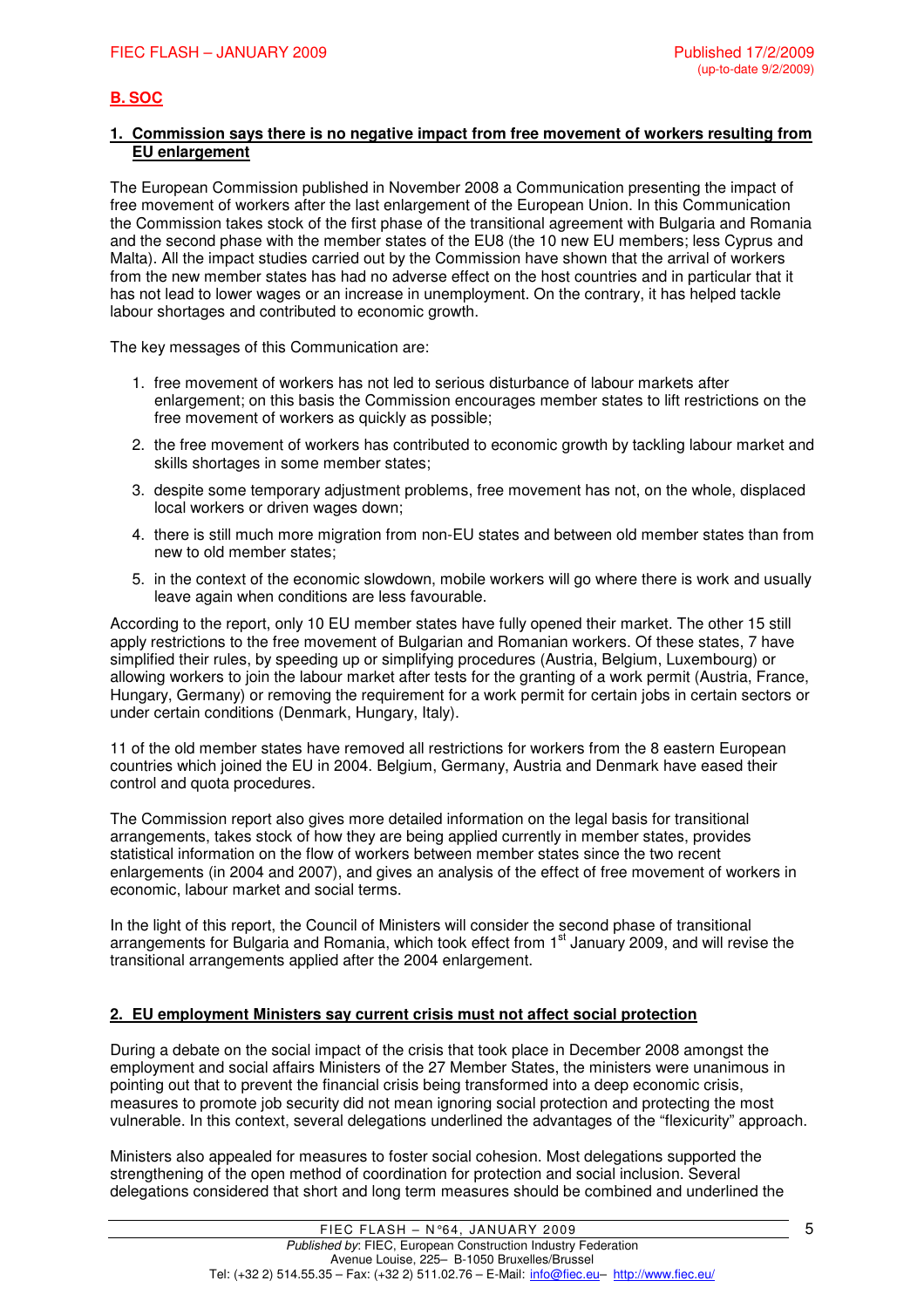importance for member states to continue reforms of their social systems. The majority of delegations also gave their support to the idea of facilitating European Social Fund (ESF) and European Globalisation Adjustment fund payments. Some delegations wanted to set up a monitoring system to follow labour market developments in the EU. Many member states also provided an insight into the measures taken at a national level to combat the crisis.

### **3. The European Parliament massively rejects Council common position on working time**

On  $17<sup>th</sup>$  December in Strasbourg, the European Parliament, by absolute majority, adopted the common position on the working time directive as amended by the EP employment and social affairs committee, thereby confirming the deep differences of view with the Council on this issue, particularly with regard to the opt-out clause and on-call time. This vote brings the prospect of what is certainly going to be a very difficult conciliation procedure.

The main contentious issues that the Parliament and Council must now try to resolve are:

- 1. The Opt-out clause: the Council "common position" of 15/9/2008 stated that the working week in the EU must be limited to 48 hours maximum, unless a member state introduces an opt-out clause and workers decide to use that clause. For workers who opt for the derogation, the text lays down a maximum of 60 hours of work per week on average over a 3-month period. This can be increased to 65 hours a week on average over three months where there is no collective bargaining agreement and where the inactive period of on-call time is regarded as working time. The EP however re-affirmed its position expressed during the 1<sup>st</sup> reading, which called for the opt-out clause to be scrapped within 3 years of the revised directive coming into force. Most MEPs felt that extending the reference period for calculating weekly working hours to 12 months would allow work to be organised flexibly. The Council common position also took the reference period to 1 year, but only after consultation with the social partners. Furthermore, the maximum reference period would be six months in member states which decide not to make use of the opt-out clause.
- 2. On-call time : the Council and the Commission introduced the ideas of "active" on-call time, that is, a period during which a worker must be available at the workplace in order to be able to work when required by an employer, and "inactive" on-call time, when the worker is on call but is not required by his/her employer to work. In the common position, the Council said that inactive oncall time should not count as working time unless otherwise decided by national law or by agreement between employers' and employees' representatives in accordance with national law. The EP, on the other hand, said that inactive on-call time should be considered to be working time. However, it considers that inactive on-call time may be calculated in a specific way for the purposes of complying with maximum weekly average working time.
- 3. Time off in lieu : the general principle is that workers should be given time off in lieu when normal rest periods cannot be taken. The Council's common position stated that "it shall be up to member states to determine the length of a 'reasonable period'" within which time off in lieu is to be granted. The EP says that time off in lieu must be given "following periods of time spent on duty", in accordance with the relevant law or an agreement between the two sides of industry.

### **4. Council of Ministers reaches compromise on "Sanctions" directive**

On 23/12/2008 the EU permanent representatives reached qualified majority on the draft "Sanctions" directive, which provides for harmonisation of certain obligations imposed on employers and sanctions taken against them to combat illegal work by third country nationals.

If the European Parliament adopts the text ("Fava Report") in the exact form of the compromise negotiated in the Council, the proposal will then be adopted at first reading.

The vote of the EP in the plenary session will take place at the beginning of February.

The text of the compromise indicates that employers will first of all have to verify that a potential employee is in a legally resident in the country, with a valid residence permit or equivalent authorisation, and secondly that the relevant national authorities are informed. Failing this, they will be liable to fines including the cost of return of third country nationals found to be working illegally, as well as the payment of any outstanding remunerations, taxes or social security contributions.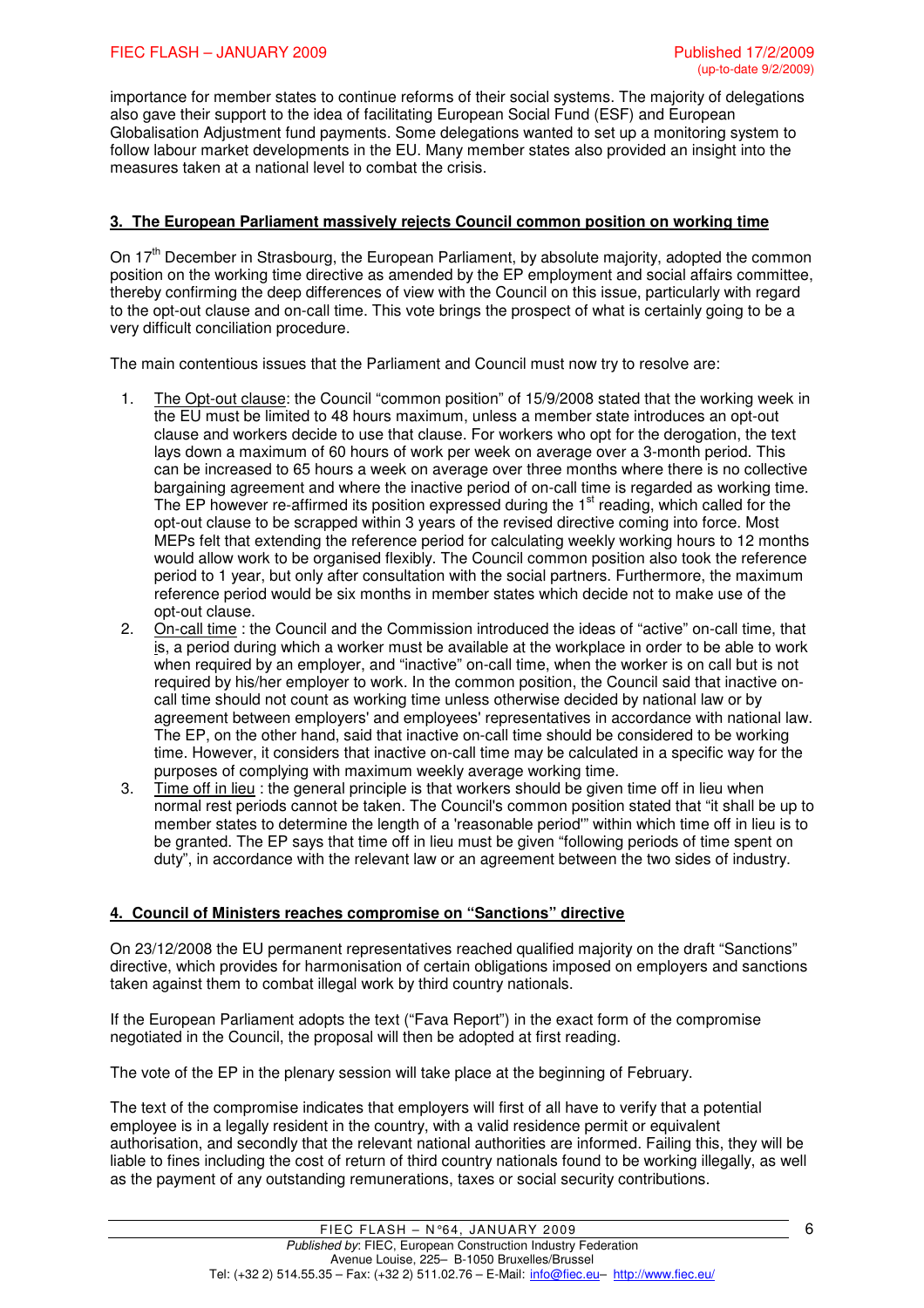#### FIEC FLASH – JANUARY 2009 Published 17/2/2009

Other sanctions may also be imposed upon them, for example, exclusion from entitlement to public subsidies and a ban on taking part in public contracts for a period of up to five years, as well as the temporary or definitive closure of any establishments that have been used for committing the offence, or the temporary or definitive withdrawal of the license allowing the activity in question.

Given that administrative fines or penalties do not always prove sufficiently dissuasive for some employers, member states should use penal sanctions for the most serious intentional offences such as repeated infringement, simultaneous use of a significant number of illegal workers, employment of minors, particularly exploitative working conditions, or the fact that the employer knows the worker is a victim of people trafficking.

In cases where subcontractors are used, the contractor and all companies in the subcontracting chain may, either on their own or together, be liable to financial penalties if a subcontractor at the end of the chain employs illegal third country nationals.

In order to ensure application of the directive, Member States shall be under an obligation to make a minimum number of inspections of companies established on their territory depending on a sectoral risk analysis prepared by the national authorities. Member States shall ensure that there are effective mechanisms through which third country nationals in illegal employment can lodge complaints against their employers, directly or through third parties designated by Member States such as trade unions or other associations.

For further information on the SOC Commission please contact Domenico Campogrande at the FIEC Secretariat (info@fiec.eu; Tel:+32 2 514 55 35).

# **C. TEC**

### **1. TEC-2 discusses access to EU research funding for SMEs**

In what was the first meeting of the TEC-2 "Innovation and Processes" sub-commission since the creation of FIEC's Brussels office in 1989, members of the sub-commission gathered at the FIEC offices on 23<sup>rd</sup> January 2009 to discuss how FIEC can contribute to improving participation of SMEs in EU funded research projects.

The meeting heard how, despite a readiness to participate in EU projects, many SMEs are held back from doing so by a lack of knowledge of where to find information and a general confusion as to how to negotiate the arduous and time-consuming process of finding project partners. It was also mentioned that in many cases, a lack of information on calls for proposals in a local language can deter companies from responding.

In order to prepare FIEC's response to tackling these barriers, the meeting decided to invite Member Federations to put forward the names of a number of their SMEs who have been involved or have wished to become involved in EU research funding to identify what specific barriers they have faced. In doing FIEC will seek to co-operate with the PRESTO project. PRESTO, co-financed under the scope of the Seventh Framework Programme (FP7) of the European Commission, supports Small and Medium-sized Enterprises Associations (SMEsAs) to define their research priorities through a series of analyses, activities and support measures.

In another move, to emphasise the importance of research and development to the industry, the meeting resolved to put to the plenary meeting of FIEC's Technical Commission, a resolution adding "research" to the name of the TEC-2 sub-commission. The plenary meeting is scheduled for 15/5/2009.

### **2. TEC-1 adopts FIEC's recommendations for CPR vote in IMCO**

The process of drawing up amendments to the Commission's proposed Construction Products Regulation has been a mammoth task for the European Parliament. Members of the Internal Market and Consumer Protection Committee (IMCO) have tabled over 300 amendments. These will be voted on in committee on 10<sup>th</sup> February 2009 before proceeding to a vote in plenary scheduled for April, shortly before Parliament is dissolved for elections in the spring.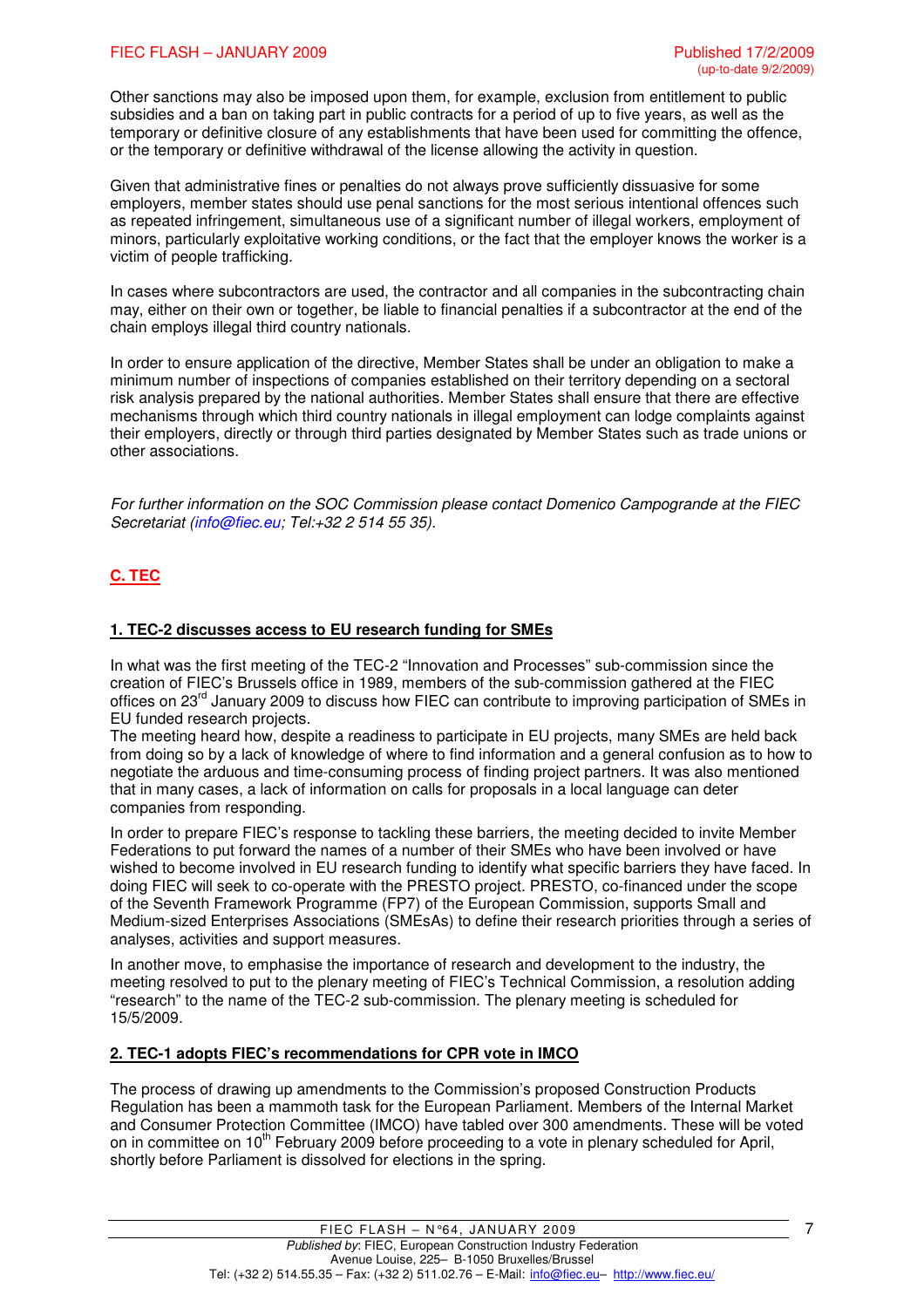The TEC-1 meeting which took place on  $9<sup>th</sup>$  January 2009 adopted FIEC's response to the huge number of amendments that are to be voted on. One of the key issues and one which has been the object of numerous amendments is that of the supply of information linked to CE marking. In the face of a large number of amendments put down by representatives of manufacturers, FIEC wished to bring home the need for the manufacturer to continue to be obliged to actively supply information linked to the CE marking. In this regard, simply making information available on a web site would not be sufficient. To add extra potency to its message in advance of the vote, FIEC has also sent a memo on the subject to selected MEPs.

The TEC-1 meeting also saw a resolution to move towards a general FIEC position on the participation of contractors in the standardisation process. The meeting recalled how, in many instances, contractors are still under-represented in CEN's Technical Committees. A more detailed position as well as a more detailed strategy for increasing the effectiveness of FIEC's participation in the work of existing CEN/TCs will be developed in time for the plenary meeting of the Technical Commission.

## **3. Standardisation Round-Up**

#### **FIEC succeeds in preventing reference to execution in new TC business plan on roof gardens:**

Speaking at CEN's  $37<sup>th</sup>$  TCMG meeting held in Brussels on  $11<sup>th</sup>$  December 2008. FIEC made clear its opposition to execution provisions being included in the business plan of a new TC on roof gardens. Following FIEC's pressure and the support of other standards bodies, the resolution approved in the meeting excludes the term "execution" from the title of the new TC. FIEC members had raised concern that standardizing the execution of roof gardens would lead to uncertainty for some contractors as regards insurance and liability in instances where roof gardens are considered as a waterproof layer. It was also felt that execution practices for roof gardens are too varied through Europe's different climatic zones to be the object of standardisation.

### **FFB organize seminar on standardisation.**

FIEC attended a symposium organised by the French Builders Federation (FFB) in Paris on  $15<sup>th</sup>$ January 2009 on the theme of standardisation. In a series of interventions, participants heard how contractors, especially craftsmen, are often prevented from participating in the process of standards writing through a lack of resources and a lack of time. Product standards drafting is still dominated by manufacturers who increasingly see standards as a way of marketing their product and increasing their share of the market. As far as execution standards are concerned, one of the major problems faced by contractors is that of explaining execution standards to the worker on the construction site and in this respect, an attempt to remedy this problem could involve the use of simpler language and terminology in drawing up the standard. In one of the concluding remarks participants were reminded that the use and adherence to execution standards is not something that can be ignored by contractors faced with the growing client demand for certification based on third party testing.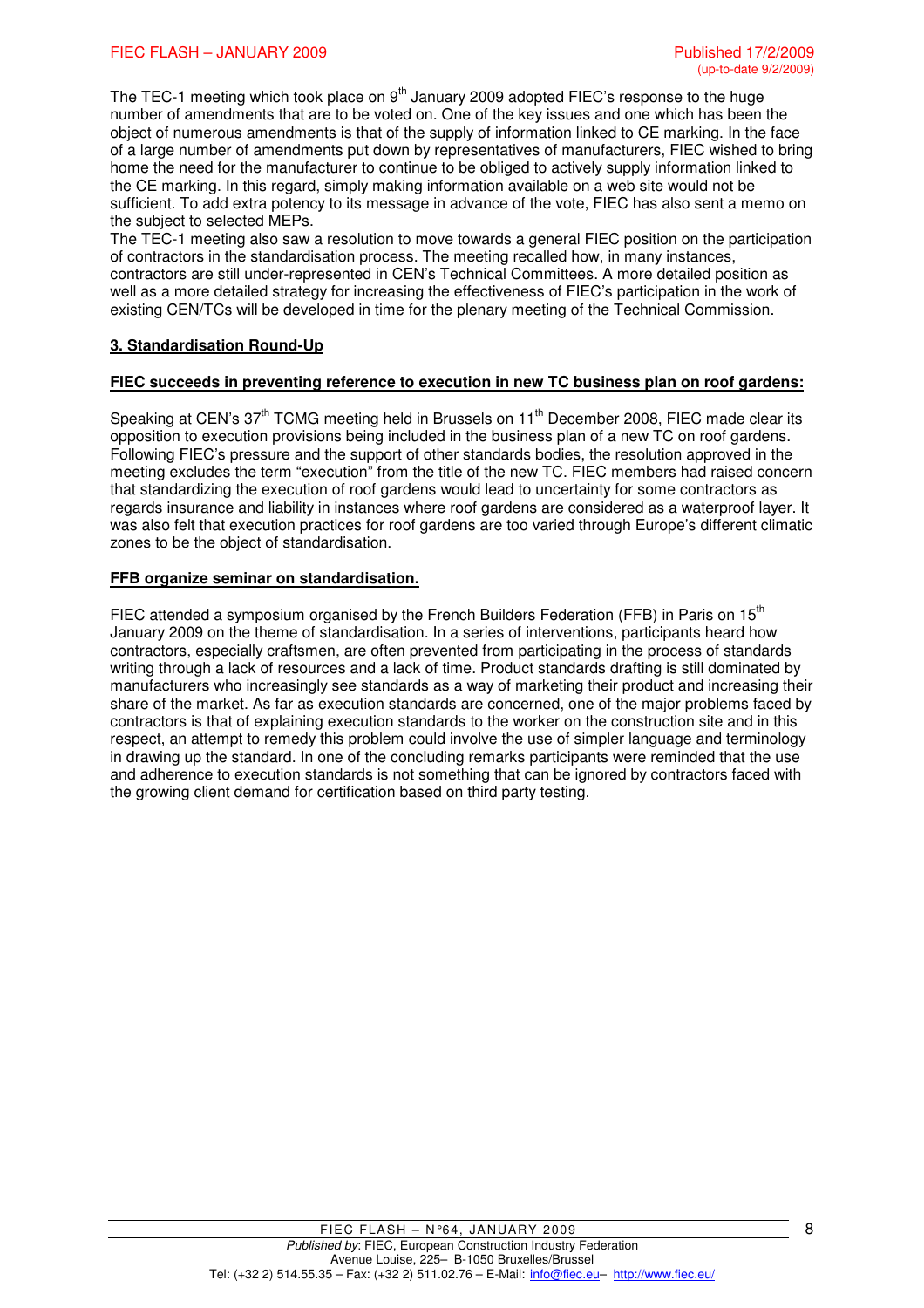# **D. TEN**

## **1. The Commission supports the development of a freight rail network.**

On 11th December 2008, the European Commission adopted a Regulation on setting up a European Rail network within the general framework of the Trans-European Transport Network, which will be principally dedicated to freight and thus realizes one of the initiatives of the logistics package adopted by the Commission in October 2007.

These international corridors, freely identified by each Member State, will be organized so as to improve rail freight traffic by giving priority to freight trains through a better coordination of rail traffic, a better allocation of routes and an easy access to loading and unloading terminals.

Plans for corridors will be validated at Community level. Every corridor will have its own governance structure which will bring together the infrastructure managers and terminal managers of the states concerned. They will together be responsible for drawing up and monitoring measures on the way the corridor operates and the creation of the corridor. Transnational corridors - all with similar technical standards and quality - set up according to criteria determined by the Commission should then be able to be interconnected.

Comment: The Commission's proposal targets the optimization of specific/strategic existing TEN-T rail axes for the transport of freight, rather than the construction of a new rail network dedicated to freight. Investments in infrastructure are only part of the proposal.

# **2. Short news:**

 $\bullet$  Vice-President Antonio Tajani responsible for Transport signed on  $5<sup>th</sup>$  December 2008 11 financing decisions under the TEN-T multi-annual programme 2007-2013. The decisions concern important railway works in Italy, Austria, France, Germany, Slovenia and Hungary. However, the allocated €1.7 billion do not represent new funds but form part of the global budget allocated to the 30 TEN-T Priority Projects for the period 2007-2013. These funds will furthermore be distributed depending on the projects' progress, in the framework of calls for proposals

• The Spanish stretch of the High Speed Railway South Europe-Atlantique, which is part of the 30 TEN-T Priority Projects, has been targeted by the ETA (armed Basque nationalist and separatist organization). The owner of the company Altuna y Uria, which is involved in the project, was murdered at the beginning of December 2008. Some other company owners working in this project received death threats in the course of December.

• The European Investment Bank (EIB) and Portugal signed a framework agreement last November on coordinating financing for key infrastructure projects up to 2018. The EIB agreed to lend €14 billion, which will namely help fund the Lisbon-Madrid and Porto-Lisbon, high speed railways which are part of the TEN-T Priority Projects.

• Despite Mr. Berlusconi's strong support for this project, the Italian stretch of the Lyon-Turin high speed railway has made little progress. Mr. Mario Virano, responsible for the Italian side of the project, very recently announced his resignation due to the absence of agreement from the regional representatives of the inhabitants of the Susa Valley on the HSR's proposed new route. Comment: The total cost of the international section is estimated at  $\epsilon$ 10 billion: 5 to 10% should be financed by future tolling systems, 27% by the EU, 63% by Italy (cf. extra costs due to the route changing) and 37% by France.

● Last November, the EIB allocated a loan of €313 million over 35 years for the construction of a tunnel under the Scheldt River to link container terminals in the Port of Antwerp to the TEN-T and in particular Europe's railway network. The project takes the form of a PPP (Belgium largest ever PPP) the total cost of which is estimated at €841 million.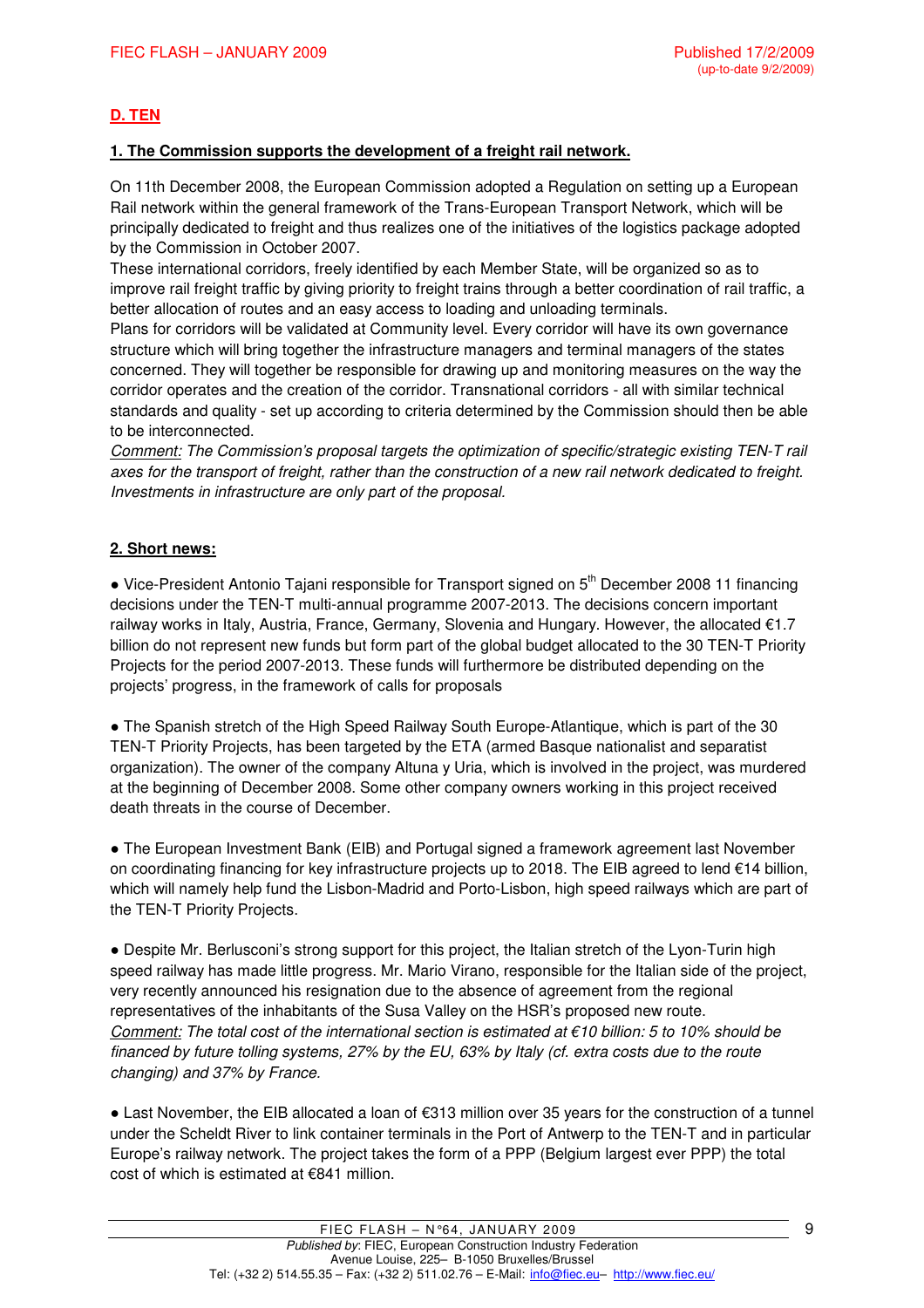For further information on the TENs Ad-Hoc Working Group, please contact Christine Le Forestier or Domenico Campogrande at the FIEC Secretariat (info@fiec.eu; Tel: +32 2 514 55 35).

## **E. MEDA**

## **1. MEDA newsletter**

The latest MEDA newsletter is available on the FIEC website. For further information on MEDA please contact Ulrich Paetzold at the FIEC Secretariat (info@fiec.eu; Tel:+32 2 514 55 35).

**F. Speeches/ Presentations on behalf of FIEC**

**Brussels, 6 February 2009:** The European Economic and Social Committee's Consultative Commission on Industrial Change, CCMI, has held a hearing on "The global financial crisis and industrial change in the main European manufacturing and services sectors". For FIEC, Vincent Detemmerman of the Belgian Confederation presented the situation in the European construction industry (Powerpoint on the FIEC website).

**Coventry (UK), 16 February 2009:** The European Union Sustainable Energy Week on the Recast of the Energy Performance of Buildings Directive– Frank Faraday, Director of Technical and Environmental Affairs,

Geneva, 17-18 February 2009; 300<sup>th</sup> Session of Global dialogue forum on decent work in local government procurement for infrastructure provision – Domenico Campogrande, Director of Social Affairs and Maria Angeles Asenjo from the Spanish Confederation..

**Barcelona, 12-13 March 2009:** EIB FORUM - Connecting Europe: Financing mobility and sustainable cities - Luisa Todini, Vice-President, and Enrique Fuentes, EIC Board Member.

**Oslo, 18-20 May 2009**: The Peppol-conference under the heading, use of public procurement as means for other purposes than delivering value for money / possibilities and dilemmas - Ulrich Paetzold, FIEC Director General.

Please also refer to speeches available on the FIEC website under "Conference/speeches": http://www.fiec.eu/content/default.asp?PageID=25&LanguageCode=EN.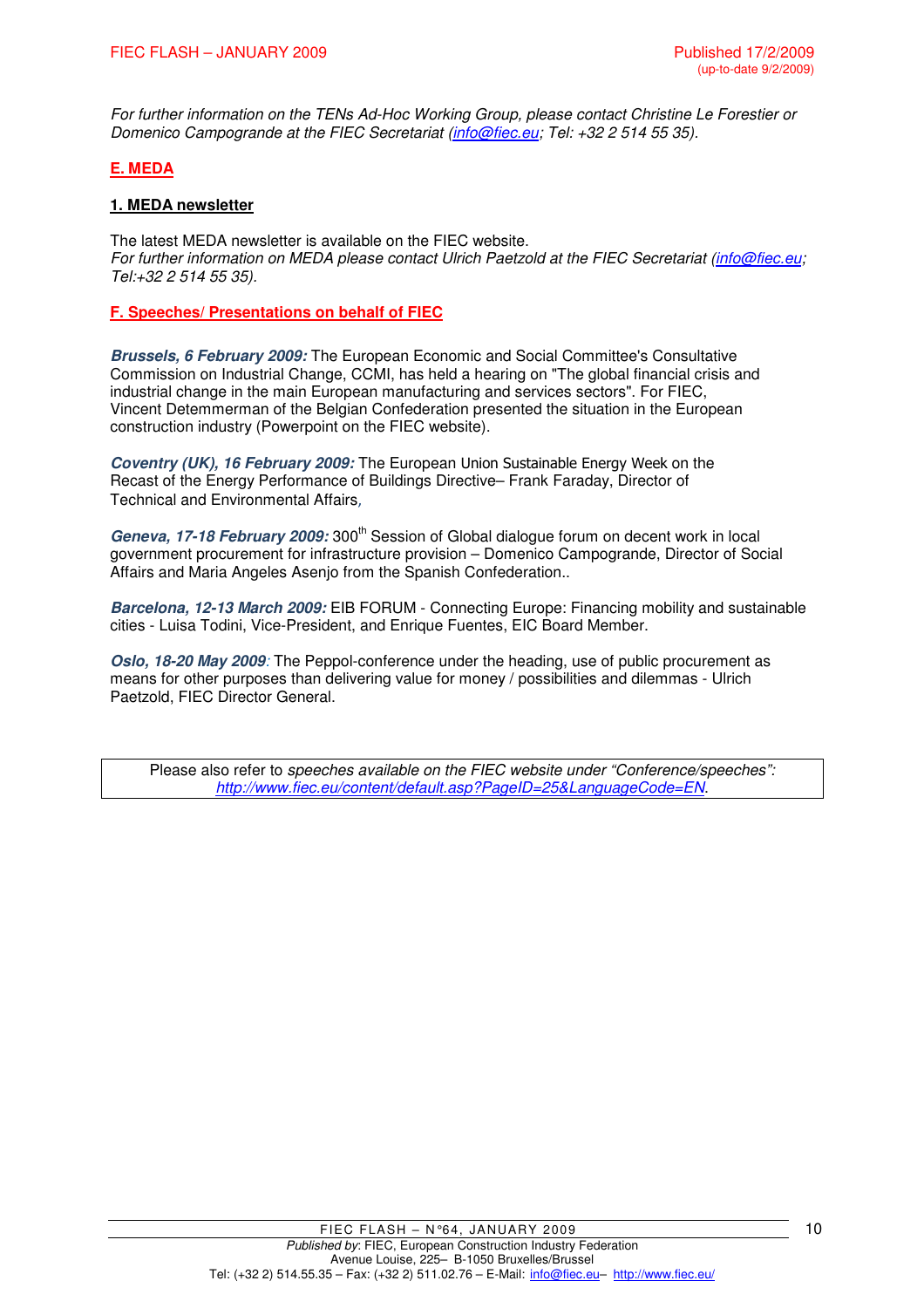# **G. Members Corner**

## **Hauptverband der Deutschen Bauindustrie : New President Dipl.-Ing. Herbert Bodner**

As from 1/1/2009, Mr. Herbert Bodner is the new President of our German member federation HDB (Hauptverband der Deutschen Bauindustrie). Mr. Bodner is also Vice-President of the German Industry Federation (BDI).

Born: 1946 (in Graz, AT) Education: Building Engineer (Stuttgart University)

#### Experience:

- Ed. Züblin AG, Stuttgart, 1971
- Bilfinger Berger, 1991-1996
- Different management positions in holding companies abroad
- Member of the Executive Board of Bilfinger Berger as from 1997
- Chairman of the Executive Board at Bilfinger Berger as from 1999
- Active involvement of Mr. Bodner in HDB as Chairman of the working group "Private financing" for private-public-partnership in public building and transport works.

## **1. Current deadlines for response**

| MREN $^{\circ}$ | ΤO                                                 | <b>SUBJECT</b>                                                                                                                | <b>DEADLINE</b>           |
|-----------------|----------------------------------------------------|-------------------------------------------------------------------------------------------------------------------------------|---------------------------|
|                 |                                                    |                                                                                                                               |                           |
| 2009/057        | <b>ECO-PLEN,</b><br><b>ECO-STAT</b>                | <b>Statistical Report N°52</b><br><b>Action 6/03/2009</b>                                                                     |                           |
| 2009/029        | ECO-PLEN,<br>ECO-STAT                              | FIEC "Economic Barometer"                                                                                                     | <i><b>16/02/2009</b></i>  |
| 2009/052        | ECO-PLEN,<br>CD                                    | Question on FIEC possible message on<br>extra money for EU recovery Plan                                                      | <i><b>18/02/2009</b></i>  |
| 2009/054        | ECO-PLEN,<br>CD.                                   | FIEC Congress Conference question to the<br>Member Federations on the "Credit<br><i><b>27/02/2009</b></i><br>Insurance" issue |                           |
| 2009/041        | ECO-PLEN,<br><b>TWG</b> "Internal<br>Market - LMI" | Lead Market Initiative (LMI): "Elios" study<br>on Liability and insurance in Construction<br>sector - Questionnaire           | <i><b>15/04/20009</b></i> |
| 2009/012 & 018  | <b>ECO-PLEN</b><br>ad-Hoc WG<br><b>TEN-T</b>       | FIEC "BLUE BOOK" 16 <sup>th</sup> Edition                                                                                     | 20/3/2009                 |

All FIEC consultations are available on the web site : www.fiec.eu / For our Members / Consultations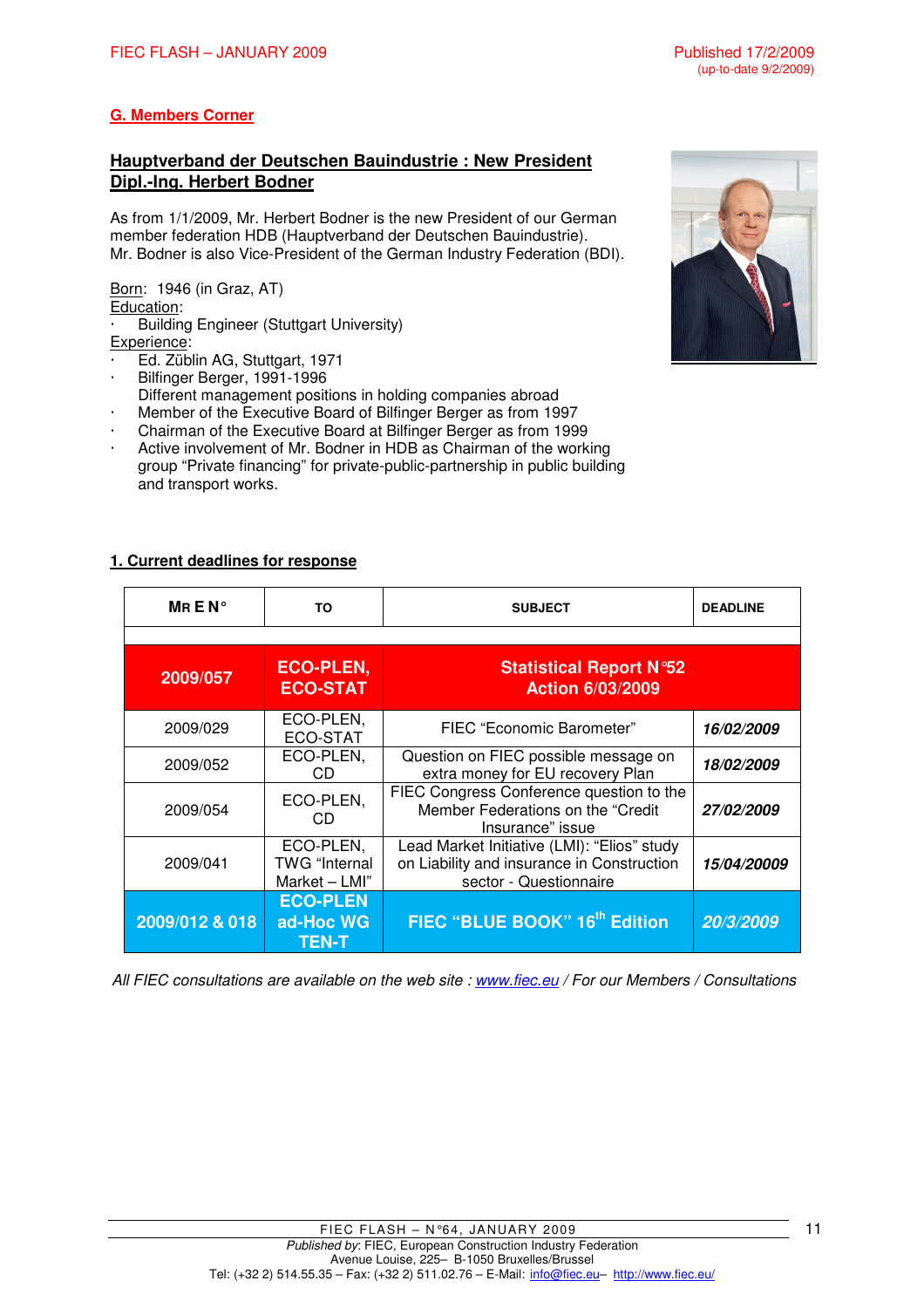## **2. Forthcoming internal meetings**

| 2009                                                 | <b>BODY</b>                                                                       | <b>PLACE</b>                   | <b>DETAILS</b>                                   |  |
|------------------------------------------------------|-----------------------------------------------------------------------------------|--------------------------------|--------------------------------------------------|--|
| $\cdot$ 10 <sup>th</sup> - 11 <sup>th</sup> March    | SOC-2 + "H&S" Soc. DIALOGUE                                                       | <b>BRUSSELS</b>                |                                                  |  |
| $\cdot$ 20 <sup>th</sup> March                       | POSTING" DATABASE PROJECT -<br>PHASE II<br>3 <sup>RD</sup> STEERING GROUP MEETING | <b>PARIS</b><br>(FNTP OFFICES) |                                                  |  |
| $\cdot$ 16 <sup>th</sup> April                       | <b>ECO-PLEN</b>                                                                   | <b>BRUSSELS</b>                |                                                  |  |
| $\cdot$ 22 <sup>nd</sup> April                       | TEC-4                                                                             | <b>PARIS</b>                   |                                                  |  |
| $\cdot$ 24 <sup>th</sup> April                       | <b>STEERING COMMITTEE</b>                                                         | PRAGUE                         |                                                  |  |
| $\cdot$ 14 <sup>th</sup> - 15 <sup>th</sup> May      | SOC-3 + "EMPLOYMENT" SOC. DIAL.                                                   | <b>BRUSSELS</b>                |                                                  |  |
| $\cdot$ 15 <sup>th</sup> May                         | <b>TEC-PLEN</b>                                                                   | <b>BRUSSELS</b>                |                                                  |  |
| $\cdot$ 18 <sup>th</sup> – 20 <sup>th</sup> June     | <b>FIEC CONGRESS 2009</b>                                                         | <b>MADRID</b><br><b>SPAIN</b>  | <b>DRAFT</b><br><b>PROGRAMME:</b><br>WWW.FIEC.EU |  |
| $\cdot$ 30 <sup>th</sup> June                        | SOC-PLEN + PLENARY SOC. DIAL.                                                     | <b>BRUSSELS</b>                |                                                  |  |
| $\cdot$ 1 <sup>st</sup> – 2 <sup>nd</sup> October    | SOC-1<br>+ "VOC. TRAINING" SOCIAL DIALOGUE                                        | <b>BRUSSELS</b>                |                                                  |  |
| $\cdot$ 20 <sup>th</sup> October                     | <b>ECO-PLEN</b>                                                                   | <b>BRUSSELS</b>                |                                                  |  |
| $\cdot$ 20 <sup>th</sup> – 21 <sup>st</sup> October  | SOC-2 + "H&S" Soc. DIALOGUE                                                       | <b>BRUSSELS</b>                |                                                  |  |
| $\cdot$ 19 <sup>th</sup> – 20 <sup>th</sup> November | SOC-3 + "EMPLOYPENT" SOC. DIAL.                                                   | <b>BRUSSELS</b>                |                                                  |  |
| $\cdot$ 15 <sup>th</sup> December                    | SOC-PLEN + PLENARY SOC. DIAL.                                                     | SOFIA (BG) ?                   |                                                  |  |
|                                                      | 2010                                                                              |                                |                                                  |  |
| $\cdot$ 27 <sup>th</sup> – 29 <sup>th</sup> May 2010 | <b>FIEC CONGRESS 2010</b>                                                         | <b>CYPRUS</b>                  |                                                  |  |

All meetings documents are available on the web site : www.fiec.eu / For our Members / Diary

## **3. EIC / CICA / Member Federations**

| <b>Dates</b>         | <b>Body</b>                             | <b>Place</b>     | <b>Details</b>                            |
|----------------------|-----------------------------------------|------------------|-------------------------------------------|
| $\cdot$ 4/3/2009     | $CZ - SPS$<br><b>Construction Forum</b> | <b>PRAGUE</b>    | Conference "Sustainable"<br>Construction" |
| $\cdot$ 27-28/4/2009 | <b>EIC</b><br>Board/ GA/ Conference     | <b>STOCKHOLM</b> |                                           |
| $\cdot$ 8-9/10/2009  | EIC.<br>Board/ GA/ Conference           | ANTWERP          |                                           |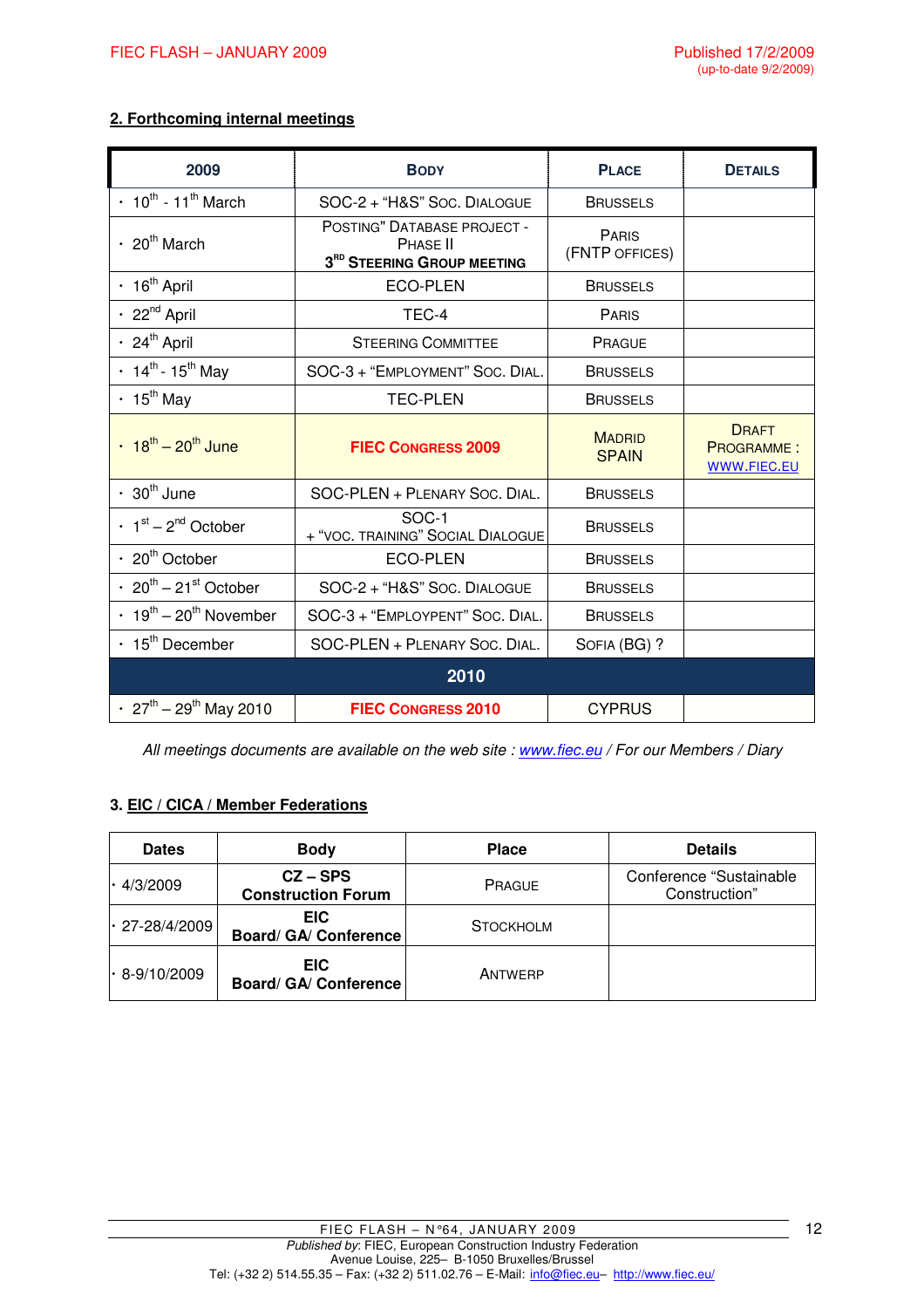# **4. External Meetings**

# **Forum Construction**

26<sup>™</sup> FEBRUARY 2009: Batibouw, (start 10h00)

Parc des Expositions de Bruxelles, Auditorium 2000, au Heysel



#### **REGISTRATION**

http://www.confederationconstruction.be/forum/forumform.fr.asp

| 2009                            |                                                                                                                                                              |                                                          |                                                                                                                                                         |  |
|---------------------------------|--------------------------------------------------------------------------------------------------------------------------------------------------------------|----------------------------------------------------------|---------------------------------------------------------------------------------------------------------------------------------------------------------|--|
| $9 - 13/2$<br><b>Brussels</b>   | Sustainable Energy Week                                                                                                                                      | EUROPEAN COMMISSION                                      | Mr E 2008/430<br>www.eusew.eu                                                                                                                           |  |
| 17-18/2<br>Geneva               | Global Dialogue Forum on<br>construction<br>Main theme: "the ILO-<br>Convention 094 on labour<br><b>Clauses in Public</b><br>Contracts".                     | <b>ILO</b>                                               | Mr. E 2008/264                                                                                                                                          |  |
| $26/2 - 8/3$<br><b>Brussels</b> | <b>Belgian Construction Fair</b>                                                                                                                             | <b>Batibouw</b>                                          | www.batibouw.com                                                                                                                                        |  |
| 26/3<br><b>Budapest</b>         | Conference<br>"the potential of PPPs in<br>Europe-<br>the 1st interactive know-<br>how delivery conference"                                                  | EPPPC, the European PPP<br>Center                        | Mr. E 2009 /042                                                                                                                                         |  |
| 27/2<br>Wels (Austria)          | Conference: "Energy<br>Efficient Cooling of<br>Buildings"                                                                                                    | O.Oe. Energiesparverband                                 | www.wsed.at                                                                                                                                             |  |
| 5/3<br><b>Brussels</b>          | Seminar on eProcurement<br>in the framework of the<br>EU/Russia cooperation.                                                                                 | European Commission (DG<br>Internal Market and Services) | sabrina.cabanillas-<br>gomez@ec.europa.eu                                                                                                               |  |
| $12 - 13/3$<br>Trier            | ANNUAL CONFERENCE<br>ON EUROPEAN LABOUR<br>LAW 2009<br>Recent developments in<br>legislation and<br>jurisprudence                                            | <b>ERA</b>                                               | www.era.int                                                                                                                                             |  |
| 17/3<br><b>Brussels</b>         | Healthy Workplaces.<br>Good for you. Good for<br>business.<br>A European campaign on<br>risk assessment                                                      | European Agency for<br>Safety and Health at Work         | <b>Brussels</b> Brenda O'Brien<br>obrien@osha.europa.eu<br>(32) 2 401 68 59<br>Bilbao Jochen Müller<br>iochen.muller@osha.europa.eu<br>(34) 944 793 557 |  |
| $17 - 18/3$<br>Vienna           | The ASI & Marketforce's<br>14 <sup>th</sup> Annual Conference:<br>Session Five: LAYING A<br><b>FOUNDATION FOR SUCCESS</b><br><b>INFRASTRUCTURE IN EUROPE</b> | ASI & Marketforce                                        | www.marketforce.eu.com                                                                                                                                  |  |
| 26/3<br><b>Budapest</b>         | Conference:<br>"The Potential of PPP in<br>Europe - The 1st Interactive<br>Know-How Delivery<br>Conference"                                                  | <b>EPPPC</b>                                             | If you would like to receive the<br>preliminary agenda, contact:<br>epppc@epppc.hu                                                                      |  |
| $30/3 - 1/4$<br>Maastricht      | <b>Public-Private Partnerships</b><br>(PPP) - Practitioners'<br>Workshops<br><b>Making Public-Private</b><br>Partnerships Work - A<br><b>Practical Guide</b> | <b>EIPA</b>                                              | Mr. E 2009 /043                                                                                                                                         |  |